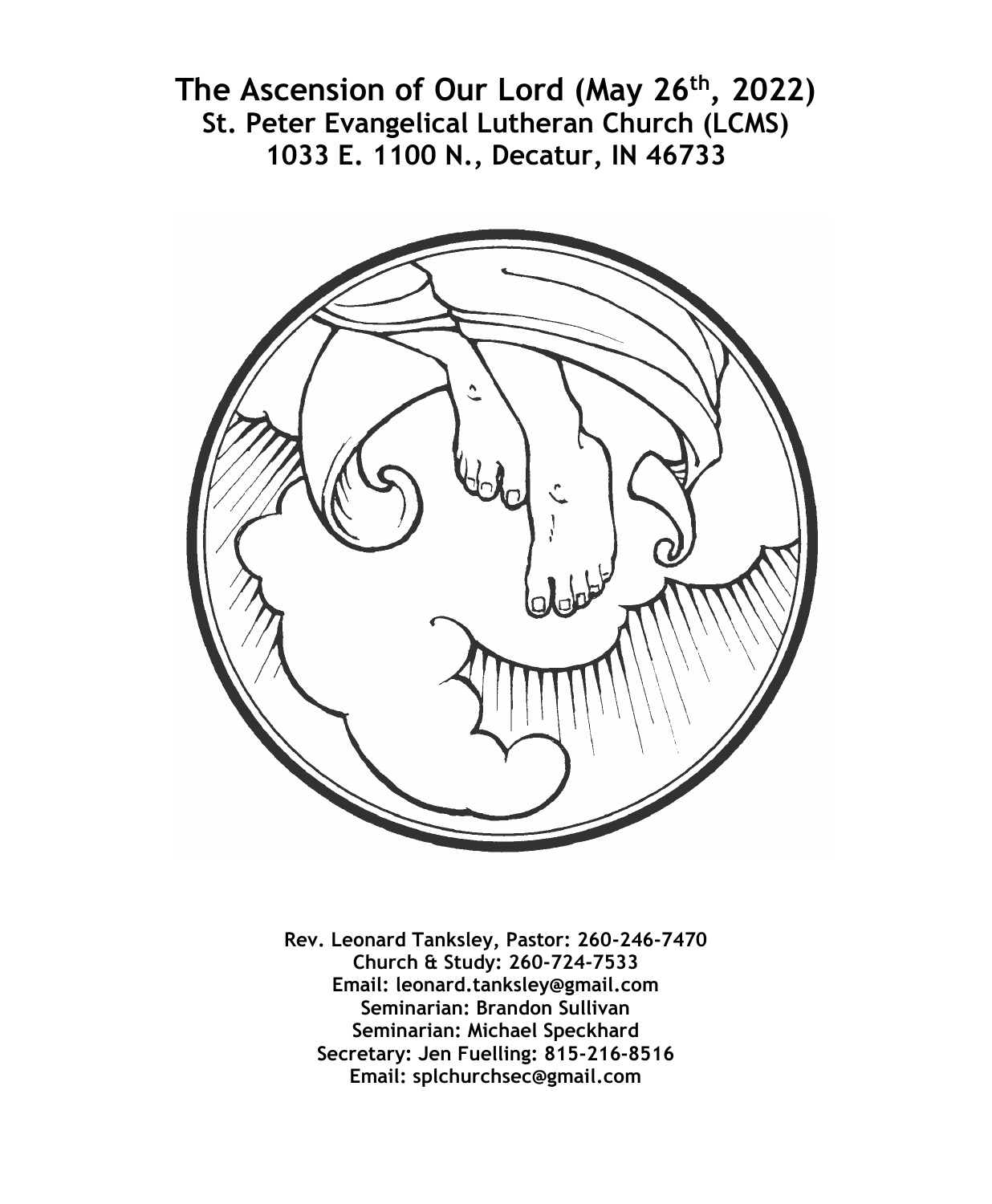# **Opening Hymn: 492 On Christ's Ascension I Now Build**

*Stand*

*The sign of the cross may be made by all in remembrance of their Baptism.*

- **P** In the name of the Father and of the  $\pm$  Son and of the Holy Spirit.
- C **Amen.**
- $\mathbf{P}$  If we say we have no sin, we deceive ourselves, and the truth is not in us.
- C **But if we confess our sins, God, who is faithful and just, will forgive our sins and cleanse us from all unrighteousness.**

#### *Silence for reflection on God's Word and for self-examination.*

- P Let us then confess our sins to God our Father.
- C **Most merciful God, we confess that we are by nature sinful and unclean. We have sinned against You in thought, word, and deed, by what we have done and by what we have left undone. We have not loved You with our whole heart; we have not loved our neighbors as ourselves. We justly deserve Your present and eternal punishment. For the sake of Your Son, Jesus Christ, have mercy on us. Forgive us, renew us, and lead us, so that we may delight in Your will and walk in Your ways to the glory of Your holy name. Amen.**
- P Almighty God in His mercy has given His Son to die for you and for His sake forgives you all your sins. As a called and ordained servant of Christ, and by His authority, I therefore forgive you all your sins in the name of the Father and of the  $\pm$  Son and of the Holy Spirit.
- C **Amen.**

# *Stand*

# **Introit**

God has gone up | with a shout, $*$ the LORD with the sound of a  $|$  trumpet. **The LORD says to my Lord: "Sit at my** | **right hand,**\* **until I make your enemies your** | **footstool."** The LORD has sworn and will not | change his mind.\* "You are a priest forever after the order of Mel- | chizedek." **The Lord is at your** | **right hand;**\* **he will shatter kings on the day** | **of his wrath. Glory be to the Father and** | **to the Son**\* **and to the Holy** | **Spirit; as it was in the be-** | **ginning,**\* **is now, and will be forever.** | **Amen.** God has gone up | with a shout,\* the LORD with the sound of a | trumpet. **Kyrie** *LSB 152*

- $[A]$  In peace let us pray to the Lord.
- C **Lord, have mercy.**
- A For the peace from above and for our salvation let us pray to the Lord.
- C **Lord, have mercy.**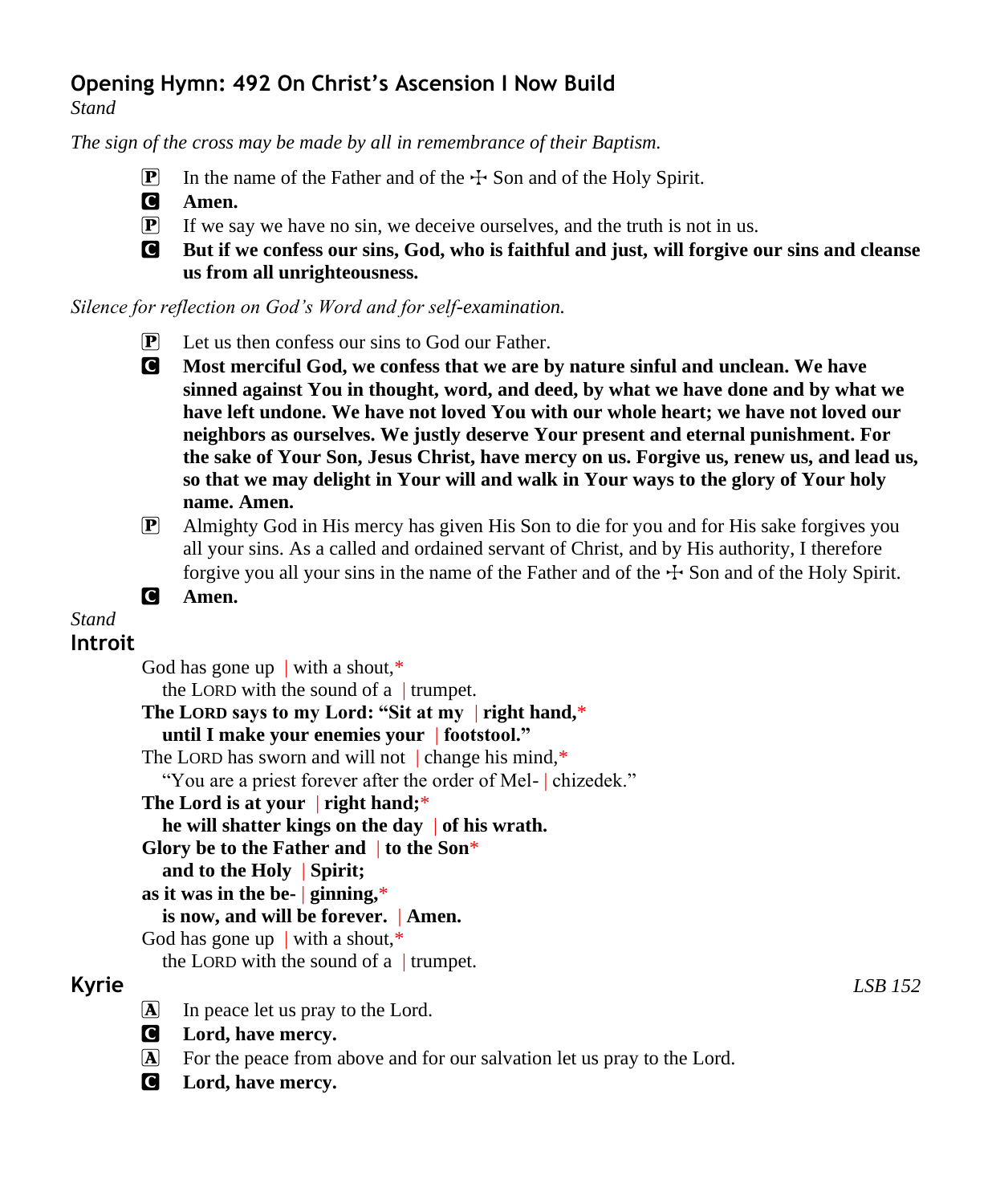- A For the peace of the whole world, for the well-being of the Church of God, and for the unity of all let us pray to the Lord.
- C **Lord, have mercy.**
- A For this holy house and for all who offer here their worship and praise let us pray to the Lord.
- C **Lord, have mercy.**
- A Help, save, comfort, and defend us, gracious Lord.
- C **Amen.**

## **This Is the Feast** *LSB 155*

C **This is the feast of victory for our God. Alleluia, alleluia, alleluia.**

**Worthy is Christ, the Lamb who was slain, whose blood set us free to be people of God.**

**This is the feast of victory for our God. Alleluia, alleluia, alleluia.**

**Power, riches, wisdom, and strength, and honor, blessing, and glory are His.**

**This is the feast of victory for our God. Alleluia, alleluia, alleluia.**

**Sing with all the people of God, and join in the hymn of all creation: Blessing, honor, glory, and might be to God and the Lamb forever. Amen.**

**This is the feast of victory for our God. Alleluia, alleluia, alleluia.**

**For the Lamb who was slain has begun His reign. Alleluia.**

**This is the feast of victory for our God. Alleluia, alleluia, alleluia.**

### **Salutation and Collect of the Day**

- $\overline{P}$  The Lord be with you.
- C **And also with you.**
- $\mathbf{P}$  Let us pray.

Almighty God, as Your only-begotten Son, our Lord Jesus Christ, ascended into the heavens, so may we also ascend in heart and mind and continually dwell there with Him, who lives and reigns with You and the Holy Spirit, one God, now and forever.

#### C **Amen.**

*Sit*

### **First Reading** *Acts 1:1–11*

<sup>1</sup>In the first book, O Theophilus, I have dealt with all that Jesus began to do and teach, <sup>2</sup>until the day when he was taken up, after he had given commands through the Holy Spirit to the apostles whom he had chosen.  ${}^{3}$ To them he presented himself alive after his suffering by many proofs, appearing to them during forty days and speaking about the kingdom of God.

<sup>4</sup>And while staying with them he ordered them not to depart from Jerusalem, but to wait for the promise of the Father, which, he said, "you heard from me; <sup>5</sup>for John baptized with water, but you will be baptized with the Holy Spirit not many days from now."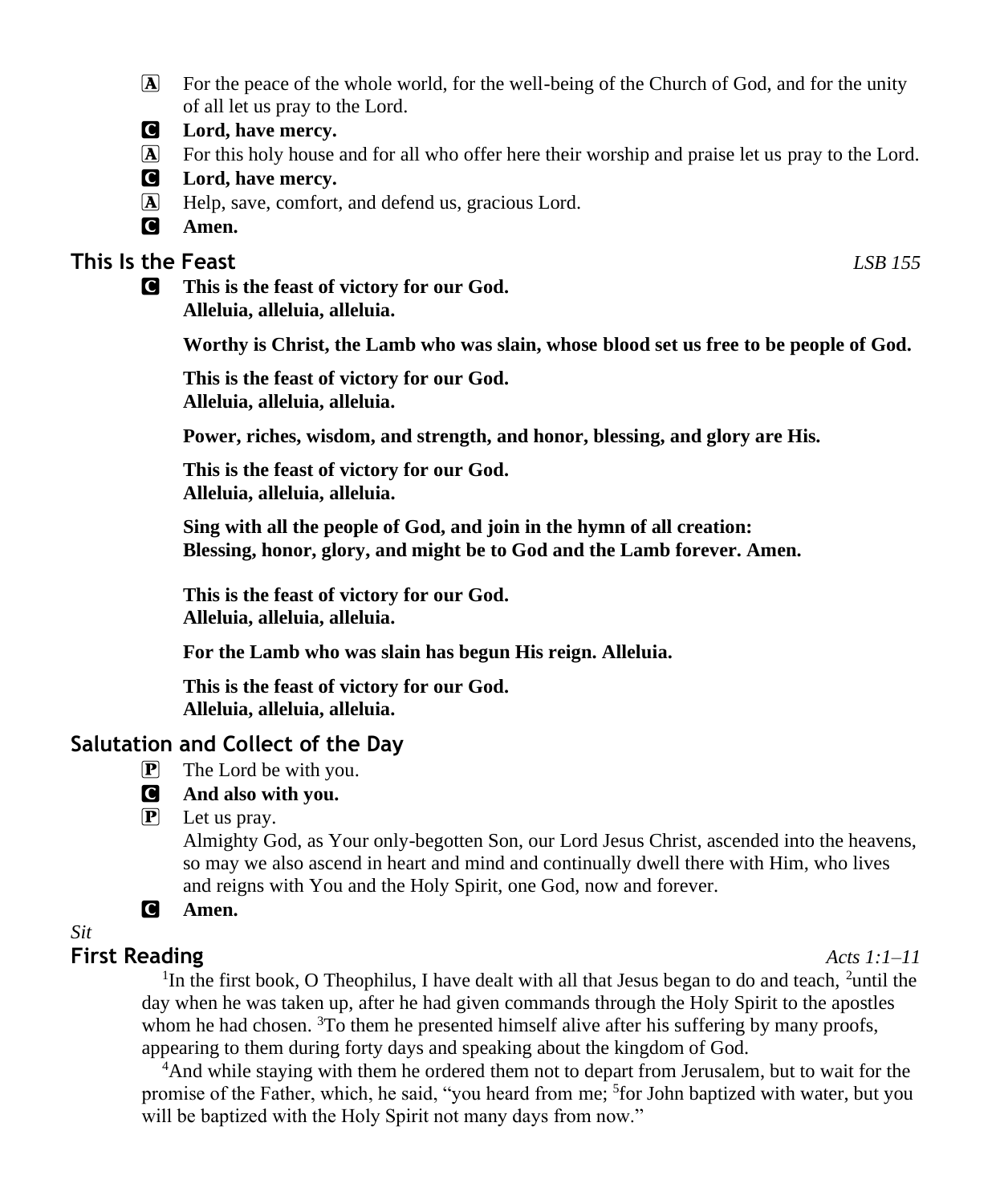<sup>6</sup>So when they had come together, they asked him, "Lord, will you at this time restore the kingdom to Israel?" <sup>7</sup>He said to them, "It is not for you to know times or seasons that the Father has fixed by his own authority. <sup>8</sup>But you will receive power when the Holy Spirit has come upon you, and you will be my witnesses in Jerusalem and in all Judea and Samaria, and to the end of the earth." <sup>9</sup>And when he had said these things, as they were looking on, he was lifted up, and a cloud took him out of their sight. <sup>10</sup>And while they were gazing into heaven as he went, behold, two men stood by them in white robes, <sup>11</sup>and said, "Men of Galilee, why do you stand looking into heaven? This Jesus, who was taken up from you into heaven, will come in the same way as you saw him go into heaven."

 $\overline{A}$  This is the Word of the Lord.

C **Thanks be to God.**

<sup>15</sup>For this reason, because I have heard of your faith in the Lord Jesus and your love toward all the saints, <sup>16</sup>I do not cease to give thanks for you, remembering you in my prayers, <sup>17</sup>that the God of our Lord Jesus Christ, the Father of glory, may give you a spirit of wisdom and of revelation in the knowledge of him, <sup>18</sup>having the eyes of your hearts enlightened, that you may know what is the hope to which he has called you, what are the riches of his glorious inheritance in the saints,  $19$ and what is the immeasurable greatness of his power toward us who believe, according to the working of his great might <sup>20</sup>that he worked in Christ when he raised him from the dead and seated him at his right hand in the heavenly places,  $^{21}$  far above all rule and authority and power and dominion, and above every name that is named, not only in this age but also in the one to come.  $^{22}$ And he put all things under his feet and gave him as head over all things to the church,  $^{23}$ which is his body, the fullness of him who fills all in all.

 $\overline{A}$  This is the Word of the Lord.



#### *Stand* **Alleluia and Verse** *LSB 156*

C **Alleluia.**

**Lord, to whom shall we go? You have the words of eternal life. Alleluia, alleluia.**

# **Holy Gospel** *Luke 24:44–53*

P The Holy Gospel according to St. Luke, the twenty-fourth chapter.

#### **G** Glory to You, O Lord.

<sup>44</sup>Then [Jesus] said to them, "These are my words that I spoke to you while I was still with you, that everything written about me in the Law of Moses and the Prophets and the Psalms must be fulfilled."  $45$ Then he opened their minds to understand the Scriptures,  $46$  and said to them, "Thus it is written, that the Christ should suffer and on the third day rise from the dead, <sup>47</sup> and that repentance and forgiveness of sins should be proclaimed in his name to all nations, beginning from Jerusalem. <sup>48</sup>You are witnesses of these things. <sup>49</sup>And behold, I am sending the promise of my Father upon you. But stay in the city until you are clothed with power from on high."

<sup>50</sup>Then he led them out as far as Bethany, and lifting up his hands he blessed them. <sup>51</sup>While he blessed them, he parted from them and was carried up into heaven.  $52$ And they worshiped him and returned to Jerusalem with great joy, <sup>53</sup>and were continually in the temple blessing God.

 $\boxed{\mathbf{P}}$  This is the Gospel of the Lord.

C **Praise to You, O Christ.**

**Epistle** *Ephesians 1:15–23*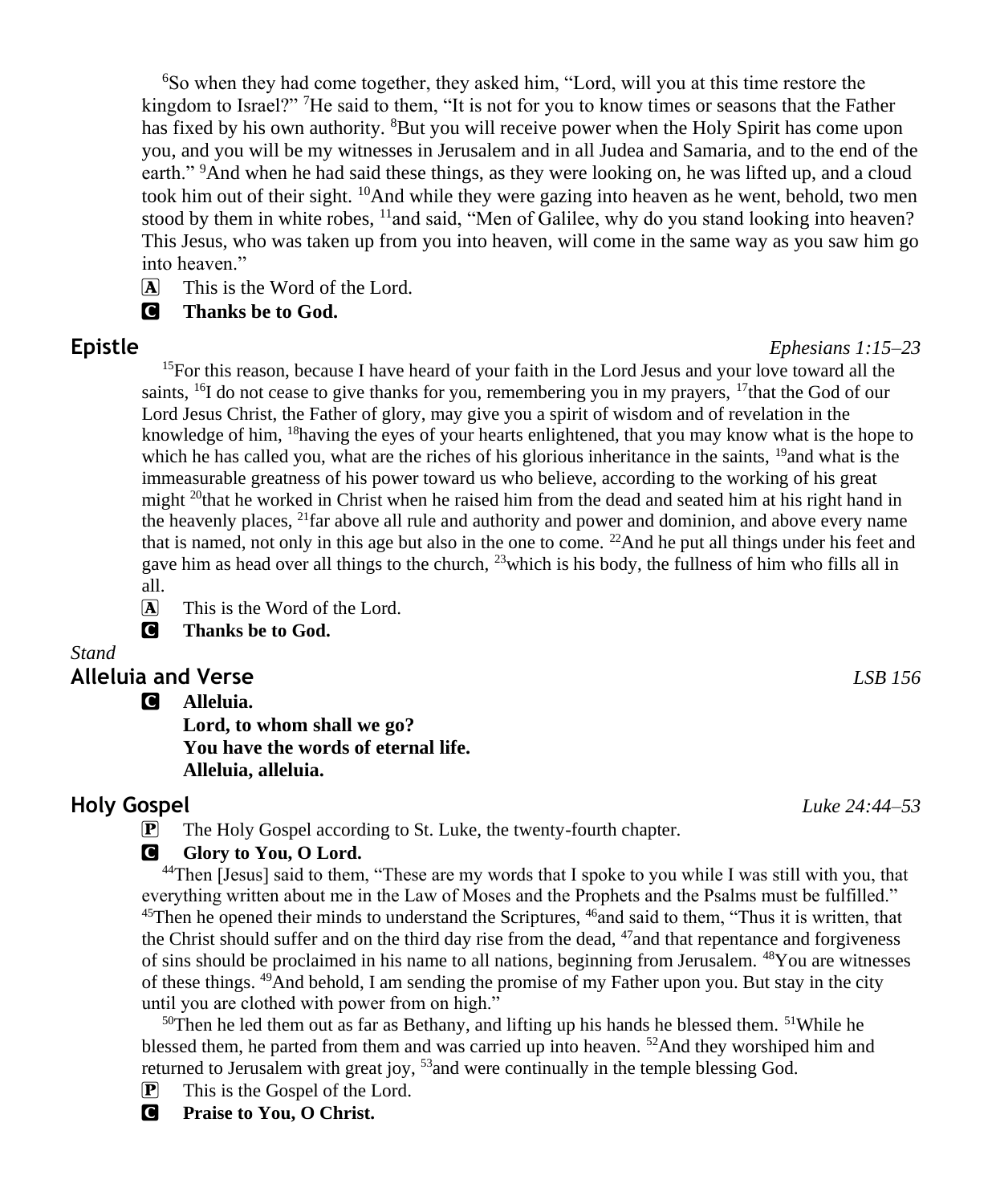*Sit*

# **Hymn of the Day: 491 Up through Endless Ranks of Angels**

## **Sermon**

**Nicene Creed**

C **I believe in one God, the Father Almighty, maker of heaven and earth and of all things visible and invisible.**

> **And in one Lord Jesus Christ, the only-begotten Son of God, begotten of His Father before all worlds, God of God, Light of Light, very God of very God, begotten, not made, being of one substance with the Father, by whom all things were made; who for us men and for our salvation came down from heaven and was incarnate by the Holy Spirit of the virgin Mary and was made man; and was crucified also for us under Pontius Pilate. He suffered and was buried. And the third day He rose again according to the Scriptures and ascended into heaven and sits at the right hand of the Father. And He will come again with glory to judge both the living and the dead, whose kingdom will have no end.**

**And I believe in the Holy Spirit,**

 **the Lord and giver of life, who proceeds from the Father and the Son, who with the Father and the Son together is worshiped and glorified, who spoke by the prophets. And I believe in one holy Christian and apostolic Church, I acknowledge one Baptism for the remission of sins, and I look for the resurrection of the dead** and the life  $\div$  of the world to come. Amen.

# **Prayer of the Church**

- $\boxed{\mathbb{P}}$  O Lord, since Your Son has gone up with a shout and the sound of a trumpet, ascended in triumph and is seated at Your right hand, so open our lips to sing praises to our King, rejoicing and living in the truth of His victory for us. Lord, in Your mercy,
- C **hear our prayer.**
- P Heavenly Father, Your Son has commanded us to go into all the world and proclaim the Gospel to the whole creation. Bless the proclamation of Your Church, that many may believe, be baptized and be saved. Lord, in Your mercy,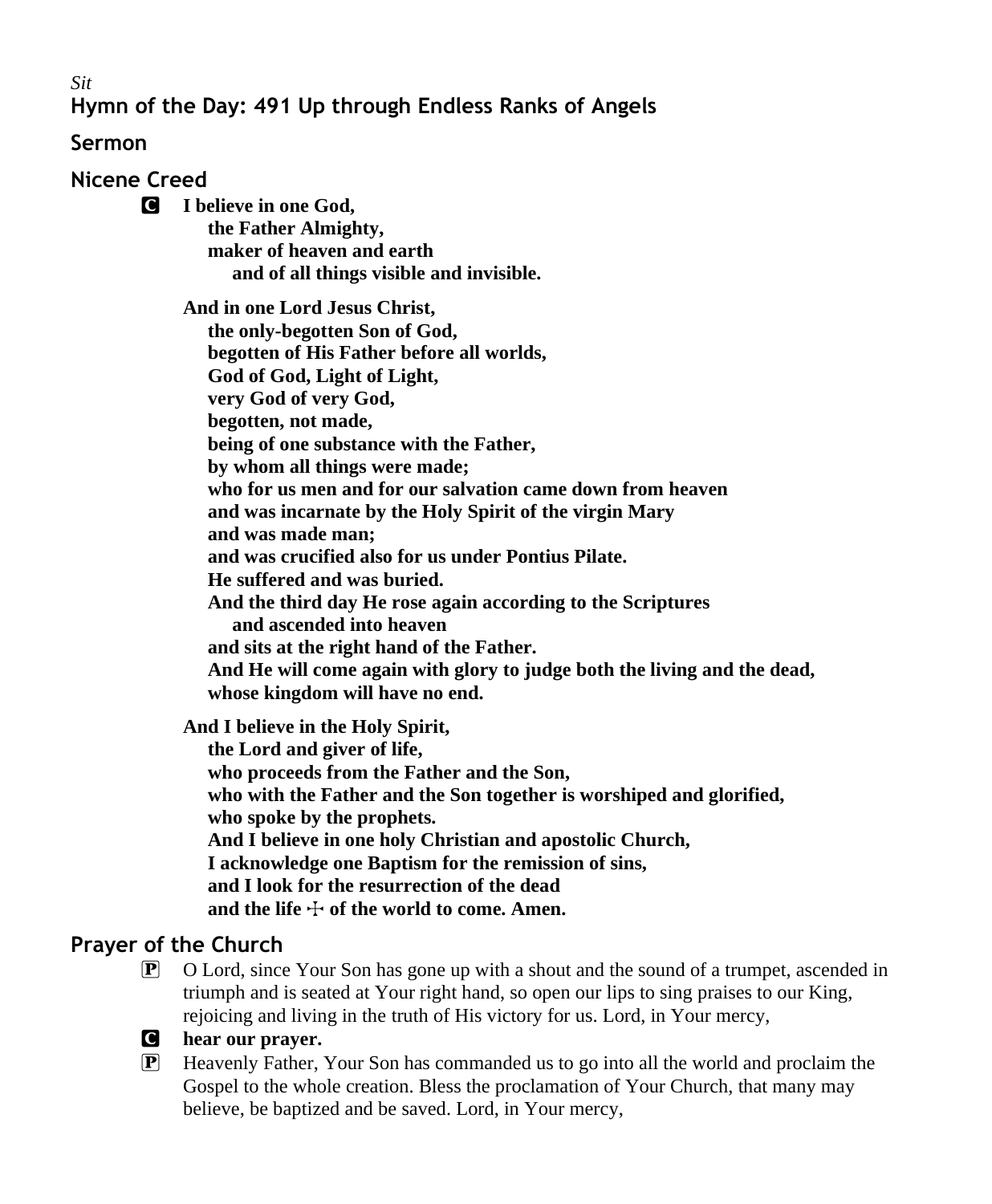#### C **hear our prayer.**



P Merciful God, preserve Your Holy Church here and scattered throughout the world. Give steadfast faith to all Christians by the preaching of Your Word and through the Holy Sacraments, and send laborers into Your harvest. Enliven the love of Your saints to bear one another's burdens and to show mercy toward those outside of the Church. Quicken us in the hope of eternal life in Christ Jesus. Lord, in Your mercy,

#### C **hear our prayer.**

P Father of glory, You raised Your only begotten Son from the dead and established Him at Your right hand so that we might be part of Your household forever. Bless our homes as we await our day of resurrection. Be the companion and consolation of those who live in solitude, strengthen husbands and wives so that their love exemplifies the love between Christ and His Church, and bless parents and children as they gather around Your Word. Lord, in Your mercy,

# C **hear our prayer.**

P Gracious God, keep us from hardness of heart and unbelief. Help us by Your Spirit to believe the witness of those who saw Your Son after His resurrection, that we may joyfully recline at table with Him today to eat His body and drink His blood in a worthy manner. Lord, in Your mercy,

#### C **hear our prayer.**

P O Lord, heavenly Father, we gratefully remember the sufferings and death of Your dear Son, Jesus Christ, for our salvation. Rejoicing in His victorious resurrection from the dead, we draw strength from His ascension before You, where He ever stands for us as our own High Priest. Gather us together from the ends of the earth to celebrate with all the faithful the marriage feast of the Lamb in His kingdom, which has no end. Graciously receive our prayers, deliver and preserve us, for to You alone we give all glory, honor and worship, Father, Son and Holy Spirit, one God, now and forever.

### C **Amen.**

# **Offertory** *LSB 159*

**C** What shall I render to the Lord for all His benefits to me? **I will offer the sacrifice of thanksgiving and will call on the name of the Lord. I will take the cup of salvation and will call on the name of the Lord. I will pay my vows to the Lord now in the presence of all His people, in the courts of the Lord's house, in the midst of you, O Jerusalem.**

# **Preface** *LSB 160*

- P The Lord be with you.
- C **And also with you.**
- $\left| \mathbf{P} \right|$  Lift up your hearts.
- C **We lift them to the Lord.**
- P Let us give thanks to the Lord our God.
- C **It is right to give Him thanks and praise.**
- $\boxed{\mathbf{P}}$  It is truly good, right, and salutary ... evermore praising You and saying:

## **Sanctus** *LSB 161*

C **Holy, holy, holy Lord God of pow'r and might: Heaven and earth are full of Your glory.**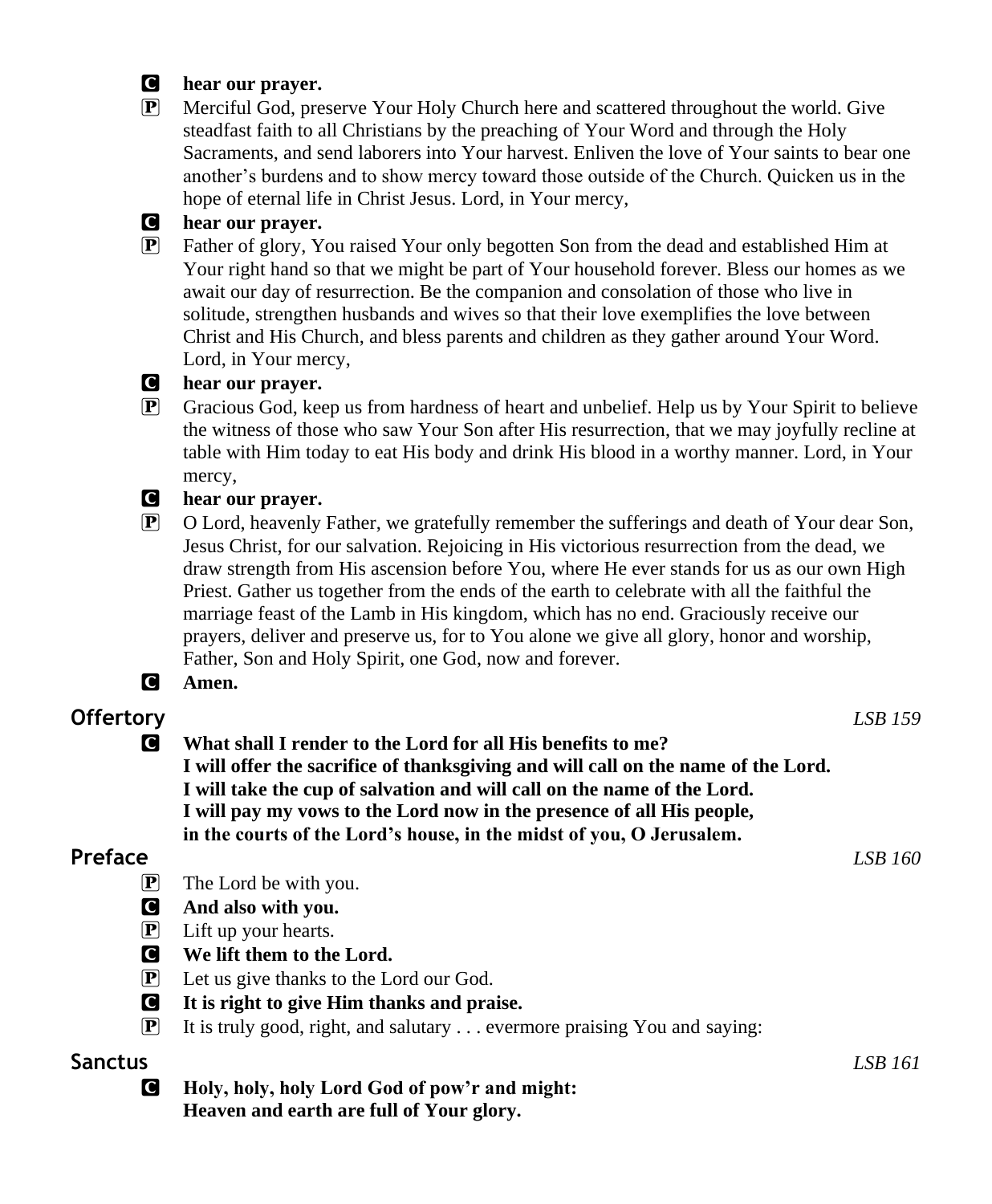**Hosanna. Hosanna. Hosanna in the highest. Blessed is He who comes in the name of the Lord. Hosanna in the highest.**

# **Prayer of Thanksgiving** *LSB 161*

P Blessed are You, Lord of heaven and earth, for You have had mercy on those whom You created and sent Your only-begotten Son into our flesh to bear our sin and be our Savior. With repentant joy we receive the salvation accomplished for us by the all-availing sacrifice of His body and His blood on the cross.

Gathered in the name and the remembrance of Jesus, we beg You, O Lord, to forgive, renew, and strengthen us with Your Word and Spirit. Grant us faithfully to eat His body and drink His blood as He bids us do in His own testament. Gather us together, we pray, from the ends of the earth to celebrate with all the faithful the marriage feast of the Lamb in His kingdom, which has no end. Graciously receive our prayers; deliver and preserve us. To You alone, O Father, be all glory, honor, and worship, with the Son and the Holy Spirit, one God, now and forever.

C **Amen.**

# **Lord's Prayer** *LSB 162*

- $\mathbf{P}$  Lord, remember us in Your kingdom and teach us to pray:
- C **Our Father who art in heaven, hallowed be Thy name, Thy kingdom come, Thy will be done on earth as it is in heaven; give us this day our daily bread; and forgive us our trespasses as we forgive those who trespass against us; and lead us not into temptation, but deliver us from evil.**
	- **For Thine is the kingdom and the power and the glory forever and ever. Amen.**

# **The Words of Our Lord**

 $\mathbb{P}$  Our Lord Jesus Christ, on the night when He was betrayed, took bread, and when He had given thanks, He broke it and gave it to the disciples and said: "Take, eat; this is  $My + body$ , which is given for you. This do in remembrance of Me."

In the same way also He took the cup after supper, and when He had given thanks, He gave it to them, saying: "Drink of it, all of you; this cup is the new testament in My  $\pm$  blood, which is shed for you for the forgiveness of sins. This do, as often as you drink it, in remembrance of Me."